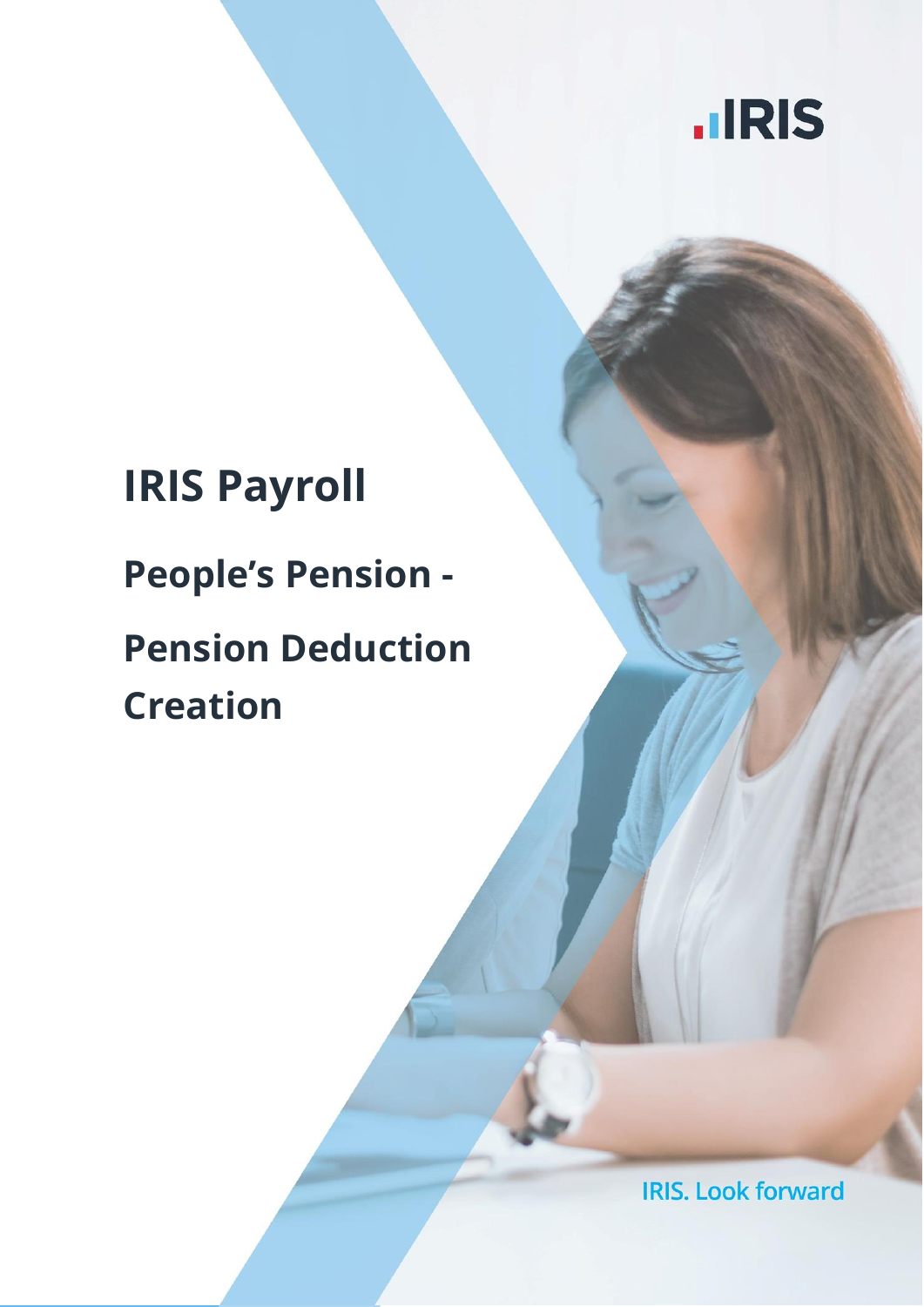## **Contents**

| Salary Sacrifice (Salary Exchange) pension - based on Qualifying Earnings  4                   |  |
|------------------------------------------------------------------------------------------------|--|
|                                                                                                |  |
|                                                                                                |  |
|                                                                                                |  |
|                                                                                                |  |
|                                                                                                |  |
|                                                                                                |  |
|                                                                                                |  |
|                                                                                                |  |
|                                                                                                |  |
|                                                                                                |  |
|                                                                                                |  |
| Salary Sacrifice (Salary Exchange) pension - based on Pensionable Earnings or Total Earnings10 |  |
|                                                                                                |  |
|                                                                                                |  |
|                                                                                                |  |
|                                                                                                |  |
|                                                                                                |  |
| Gross (Net Pay Arrangement) deduction - based on Pensionable Earnings or Total Earnings 14     |  |
|                                                                                                |  |
|                                                                                                |  |
|                                                                                                |  |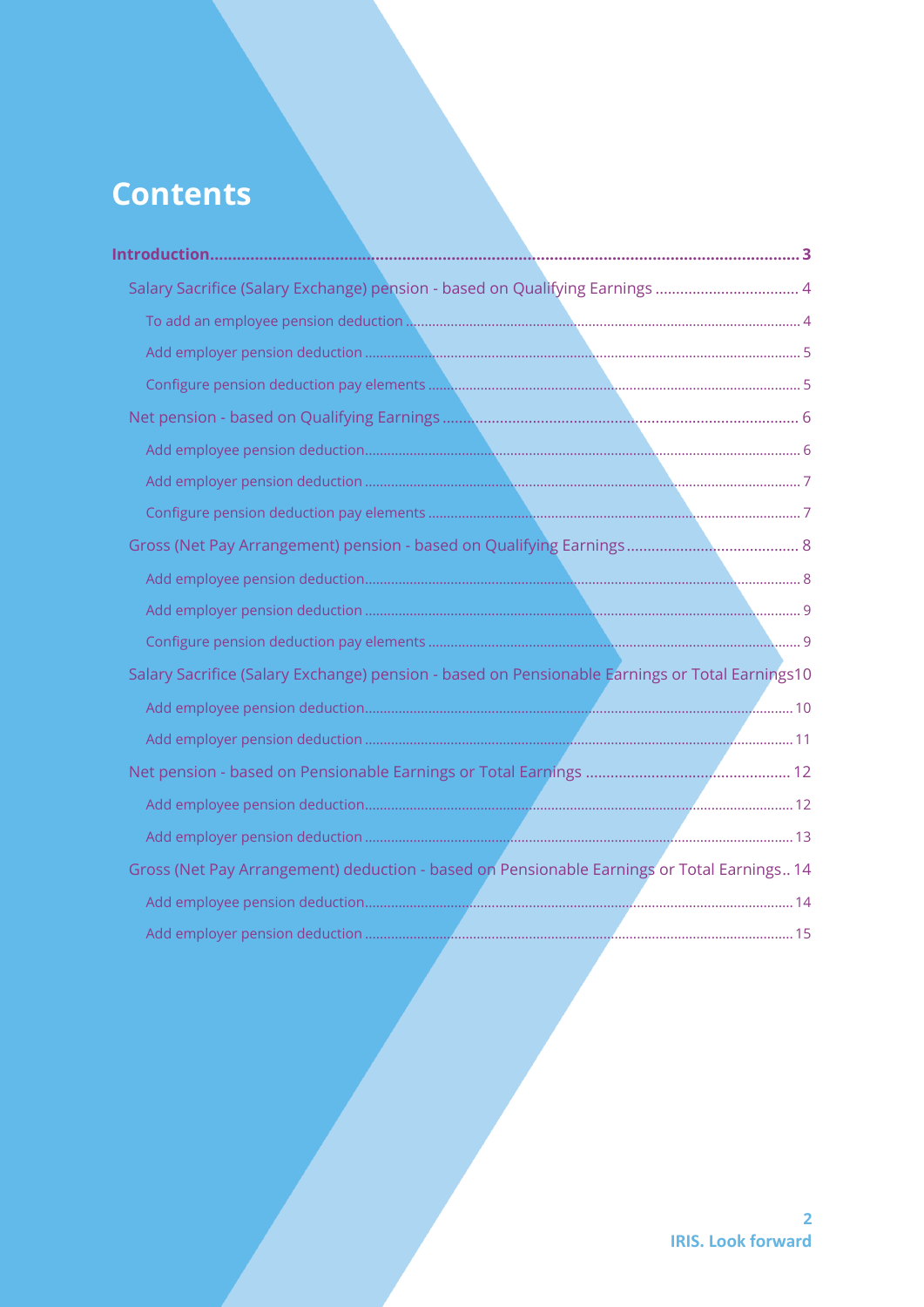## <span id="page-2-0"></span>**Introduction**

This guide will give you an overview of how to configure your pension deductions depending on your pension scheme in the payroll. Creating the output file is covered in a separate guide, see the Pension Guide for more information.

The guide covers:

- Creating an employee pension deduction
- Creating an employer pension deduction

People's Pension permit employers to calculate the pension deduction based on a percentage of Qualifying Earnings, Pensionable Earnings or Total Earnings. The tax basis of the pension deduction can be via Salary Sacrifice (also known as Salary Exchange), Gross or Net.

For instructions on how to set-up the employee and employer pension deduction, select your pension scheme option from the list:

- **[Salary Sacrifice \(Salary Exchange\) pension -](#page-3-0) based on Qualifying Earnings**
- **Net pension - [based on Qualifying Earnings](#page-5-0)**
- **[Gross \(Net Pay Arrangement\) pension -](#page-7-0) based on Qualifying Earnings**
- **[Salary Sacrifice \(Salary Exchange\) pension -](#page-9-0) based on Pensionable Earnings or Total [Earnings](#page-9-0)**
- **Net pension - [based on Pensionable Earnings or Total Earnings](#page-11-0)**
- **[Gross \(Net Pay Arrangement\) deduction -](#page-13-0) based on Pensionable Earnings or Total [Earnings](#page-13-0)**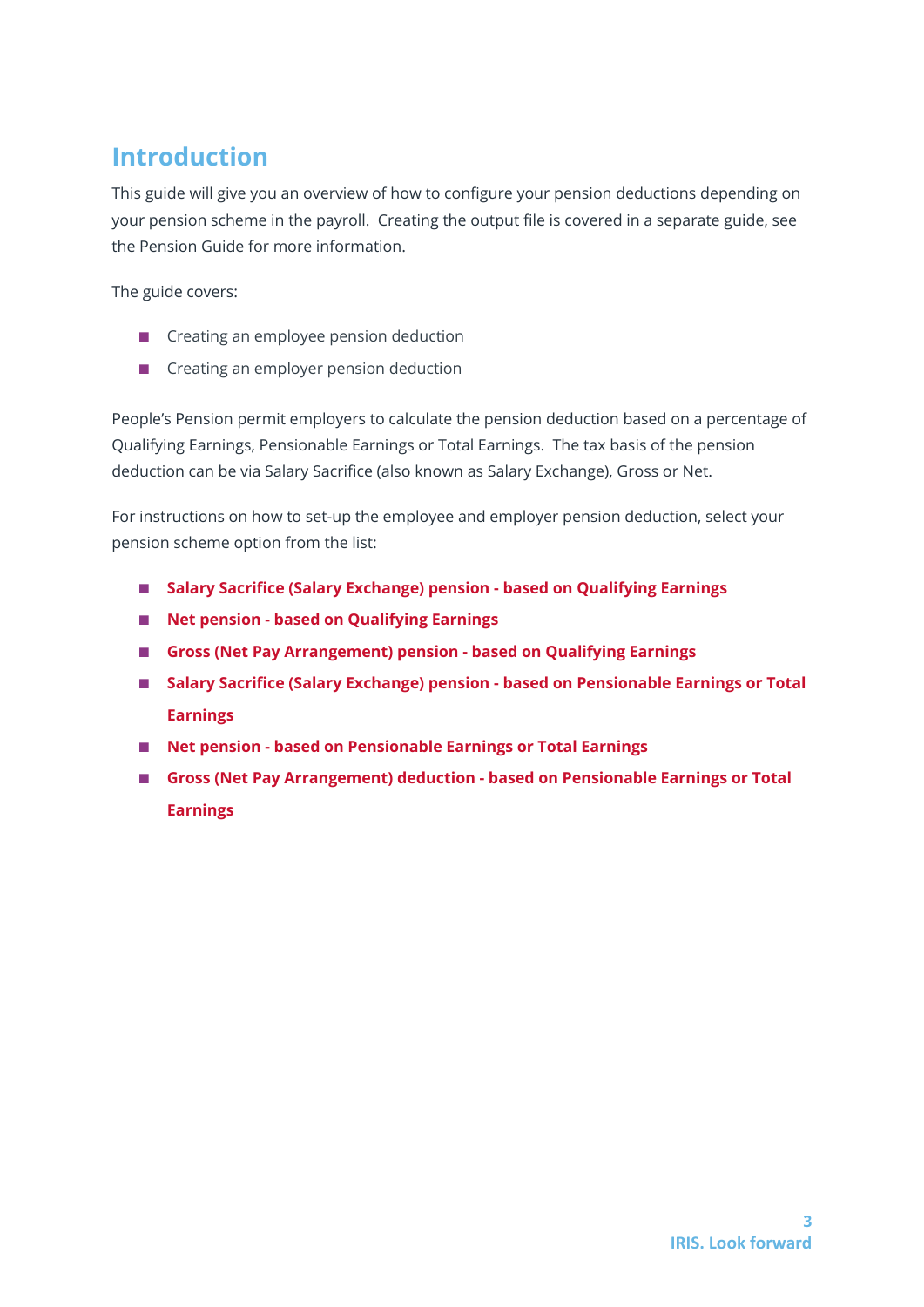## <span id="page-3-0"></span>**Salary Sacrifice (Salary Exchange) pension - based on Qualifying Earnings**

A Salary Sacrifice (Salary Exchange) pension deduction is subtracted from the employee's pay before Tax and NI are calculated, which means the employee is due to pay less Tax and NI.

A Qualifying Earnings pension deduction is calculated as a percentage of the employee's Qualifying Earnings between the lower limit and upper limit.

#### <span id="page-3-1"></span>**To add an employee pension deduction**

- **1.** Select **Pension | Configure Pensions**
- **2.** Click **Add New**
- **3.** Enter the **Name** of the pension deduction
- **4.** In the **Type** field, select **AE Qualifying/Banded Earnings (Salary Sacrifice)**

**Method** is set automatically and disabled

- **5.** In the **Contribution** field, select **Employee**
- **6.** Enter a **Standard Amount** to set an employee's deduction amount when the employee is automatically enrolled

| ID:              | New                                              |      |                |  |  |
|------------------|--------------------------------------------------|------|----------------|--|--|
| Name:            | AE Salary Sacrifice - EE                         |      |                |  |  |
| Type:            | AE Qualifying/Banded Earnings (Salary Sacrifice) |      |                |  |  |
| Method:          | Percentage                                       |      | <b>Options</b> |  |  |
| Contribution:    | Employee                                         | ×    |                |  |  |
| Standard Amount: |                                                  | 0.00 |                |  |  |
| Clear Totals:    | Annually                                         | ×    |                |  |  |
| Pension Fund:    | <none></none>                                    |      |                |  |  |
|                  | Subtract Basic Rate Tax:                         |      |                |  |  |

- **7.** If the **Clear Totals** field is set to **Annually**, during **Year-end Restart** the year-to-date total for this pension deduction will be cleared along with other year-to-date totals
- **8. Pension Fund** should be the default of **<None>**

Click **OK**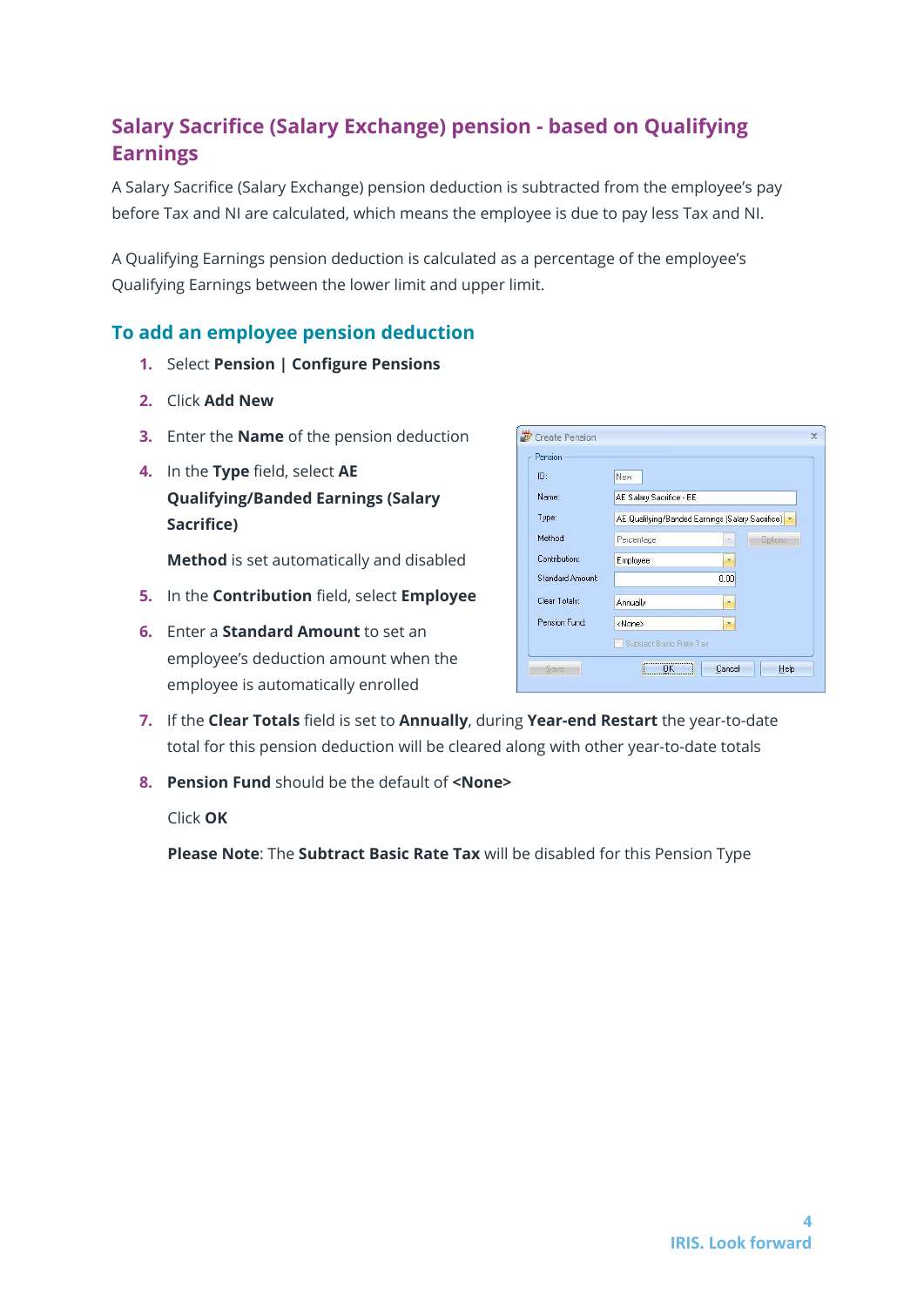- <span id="page-4-0"></span>**1.** Select **Pension | Configure Pensions**
- **2.** Click on **Add New**
- **3.** Enter the **Name** of the pension deduction
- **4.** In the **Type** field, select **AE Qualifying/Banded Earnings (Salary Sacrifice)**
- **5.** In the **Contribution** field, select **Employer**
- **6.** Enter a **Standard Amount** to set an employer's deduction amount when the employee is automatically enrolled

| ID:              | New                                                |               |                |
|------------------|----------------------------------------------------|---------------|----------------|
| Name:            | AE Salary Sacrifice - ER                           |               |                |
| Type:            | AE Qualifying/Banded Earnings (Salary Sacrifice) > |               |                |
| Method:          | Percentage                                         | ×             | <b>Options</b> |
| Contribution:    | Employer                                           | $\rightarrow$ |                |
| Standard Amount: |                                                    | 1.00          |                |
| Clear Totals:    | Annually                                           | ÷             |                |
| Pension Fund:    | <none></none>                                      |               |                |

- **7.** If the **Clear Totals** field is set to **Annually**, during **Year-end Restart** the year-to-date total for this pension deduction will be cleared along with other year-to-date totals
- **8. Pension Fund** should be the default of **<None>**
- **9.** Click **OK**

**Please Note**: The **Subtract Basic Rate Tax** will be disabled for this Pension Type

#### <span id="page-4-1"></span>**Configure pension deduction pay elements**

- **1.** Select **Company | Payments & Deductions**
- **2.** Tick the **Qualifying Earnings** box for all pay elements to include in employees' total earnings when payroll assesses employees for automatic enrolment

| ID<br>$\lambda$ | Name                  | Type             | Taxable                 | NIable                  | Notional | Pensionable<br>Earnings | Qualifying<br>Earnings  | Benefit in Kind | Method |  |
|-----------------|-----------------------|------------------|-------------------------|-------------------------|----------|-------------------------|-------------------------|-----------------|--------|--|
|                 | 1 Bonus               | Payment          | $\overline{\mathbb{M}}$ | $\overline{\mathbf{w}}$ | σ        | $\overline{\mathbf{w}}$ | 区                       | Ð               | Value  |  |
|                 | 2 Expenses            | Payment          | E                       | D                       | Π        | п                       | п                       |                 | Value  |  |
|                 | 3 Net to Gross        | Net To Gross     | 区                       | $\overline{\mathbb{R}}$ | 同        | $\overline{\mathbf{M}}$ | $\overline{\mathbf{v}}$ |                 | Value  |  |
|                 | 4 Salary Advance      | Deduction        | 同                       | σ                       | π        | п                       | п                       | 匝               | Value  |  |
|                 | 5 Private Mileage     | Payment          | D                       | п                       | π        | п                       | п                       |                 | Value  |  |
|                 | 6 Private Medical     | <b>Deduction</b> | D                       | D                       | σ        | п                       | Ξ                       | п               | Value  |  |
|                 | 7 SSP/SMP Contra      | SSP Contra       | $\overline{\mathbb{R}}$ | 國                       | 同        | п                       | п                       | 同               | Value  |  |
|                 | 8 Salary Correction   | Payment          | 図                       | 図                       | Π        | $\overline{\mathbf{v}}$ | $\overline{\mathbf{v}}$ | п               | Value  |  |
|                 | 9 Savings             | Deduction        | $\Box$                  | Π                       | Π        | п                       | $\Box$                  | Π               | Value  |  |
|                 | 15 Season Ticket Loan | Loan             | 同                       | D                       | $\Box$   | П                       | п                       | Π               | Value  |  |

The employees' pension contributions will also be calculated on these pay elements

**3.** Click **OK**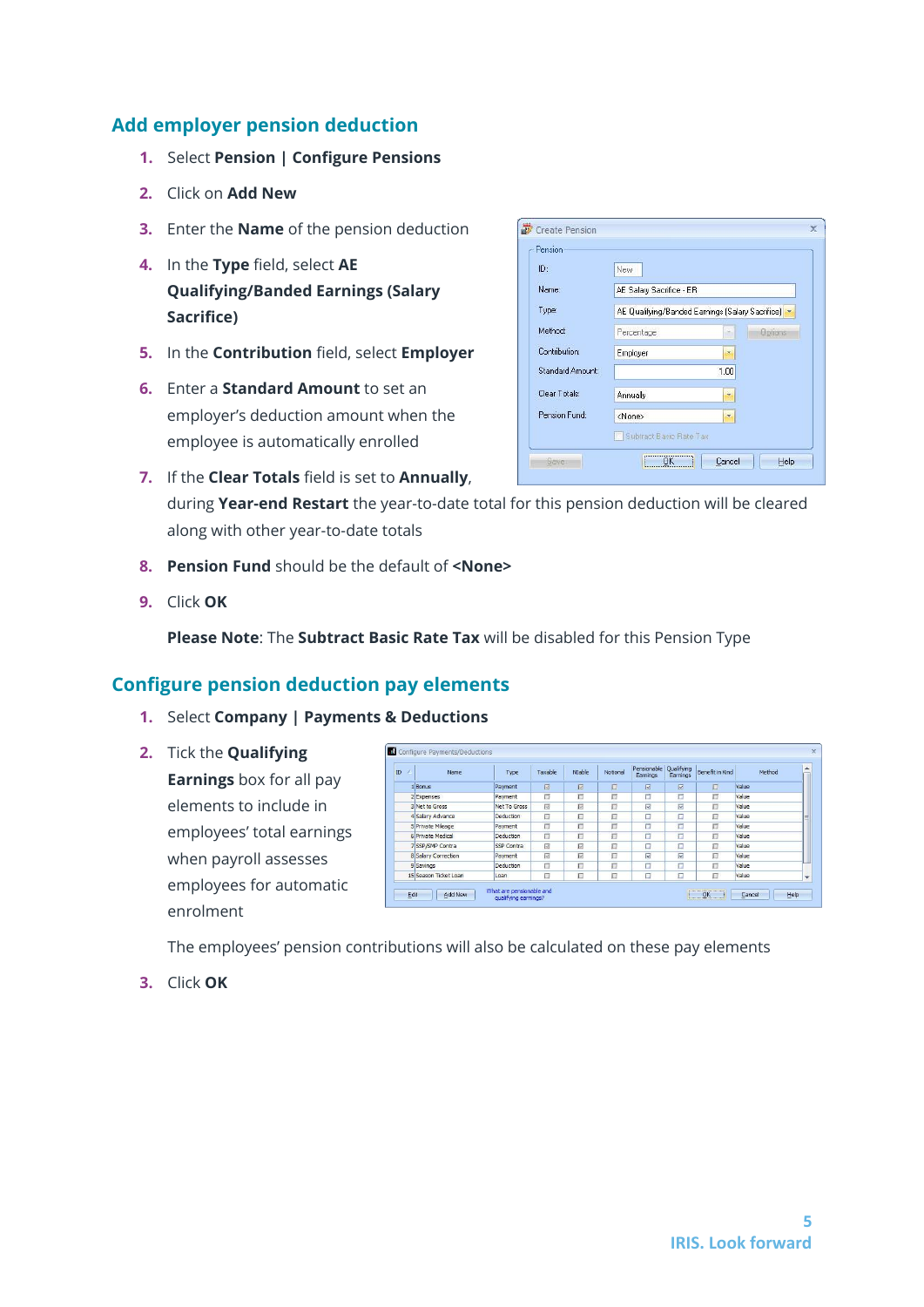## <span id="page-5-0"></span>**Net pension - based on Qualifying Earnings**

A Net pension deduction is subtracted from the employee's pay after Tax and NI are calculated, then the employee receives basic rate tax relief on that pension deduction; for tax year 2020/2021, the rate is 20%. Higher rate taxpayers need to claim the remaining tax relief from HMRC. This method of deducting pension contributions HMRC call relief at source (RAS).

For example, in payroll, if the employee's pension deduction is 1%, you would enter 1% in the employee's pension deduction standard value, but the actual deduction will be 0.8% from their pay.

A Qualifying Earnings pension deduction is calculated as a percentage of the employee's Qualifying Earnings between the lower limit and upper limit.

#### <span id="page-5-1"></span>**Add employee pension deduction**

- **1.** Select **Pension | Configure Pensions**
- **2.** Click on **Add New**
- **3.** Enter the **Name** of the pension deduction
- **4.** In the **Type** field, select **AE Qualifying/Banded Earnings (no Tax Relief)**

**Method** will be set automatically and disabled

- **5.** In the **Contribution** field, select **Employee**
- **6.** Enter a **Standard Amount** to set an employee's deduction amount when the employee is automatically enrolled

| <b>B</b> Edit Pension |                                               | × |
|-----------------------|-----------------------------------------------|---|
| Pension               |                                               |   |
| ID:                   | 10                                            |   |
| Name:                 | AE Net - EE                                   |   |
| Type:                 | AE Qualifying/Banded Earnings (no Tax Relief) |   |
| Method:               | Percentage<br>Options<br>×                    |   |
| <b>Contribution:</b>  | Employee<br>$\equiv$                          |   |
| Standard Amount:      | 1.00                                          |   |
| Clear Totals:         | Arnuelly<br>٠                                 |   |
| Pension Fund:         | <none><br/>٠</none>                           |   |
|                       | V Subtract Basic Rate Tax                     |   |
| Save                  | <b>OK</b><br>Cancel<br>Help                   |   |
|                       |                                               |   |

- **7.** If the **Clear Totals** field is set to **Annually**, during **Year-end Restart** the year-to-date total for this pension deduction will be cleared along with other year to-date totals
- **8. Pension Fund** should be the default of **<None>**
- **9.** Tick **Subtract Basic Rate Tax** box
- **10.** Click **OK**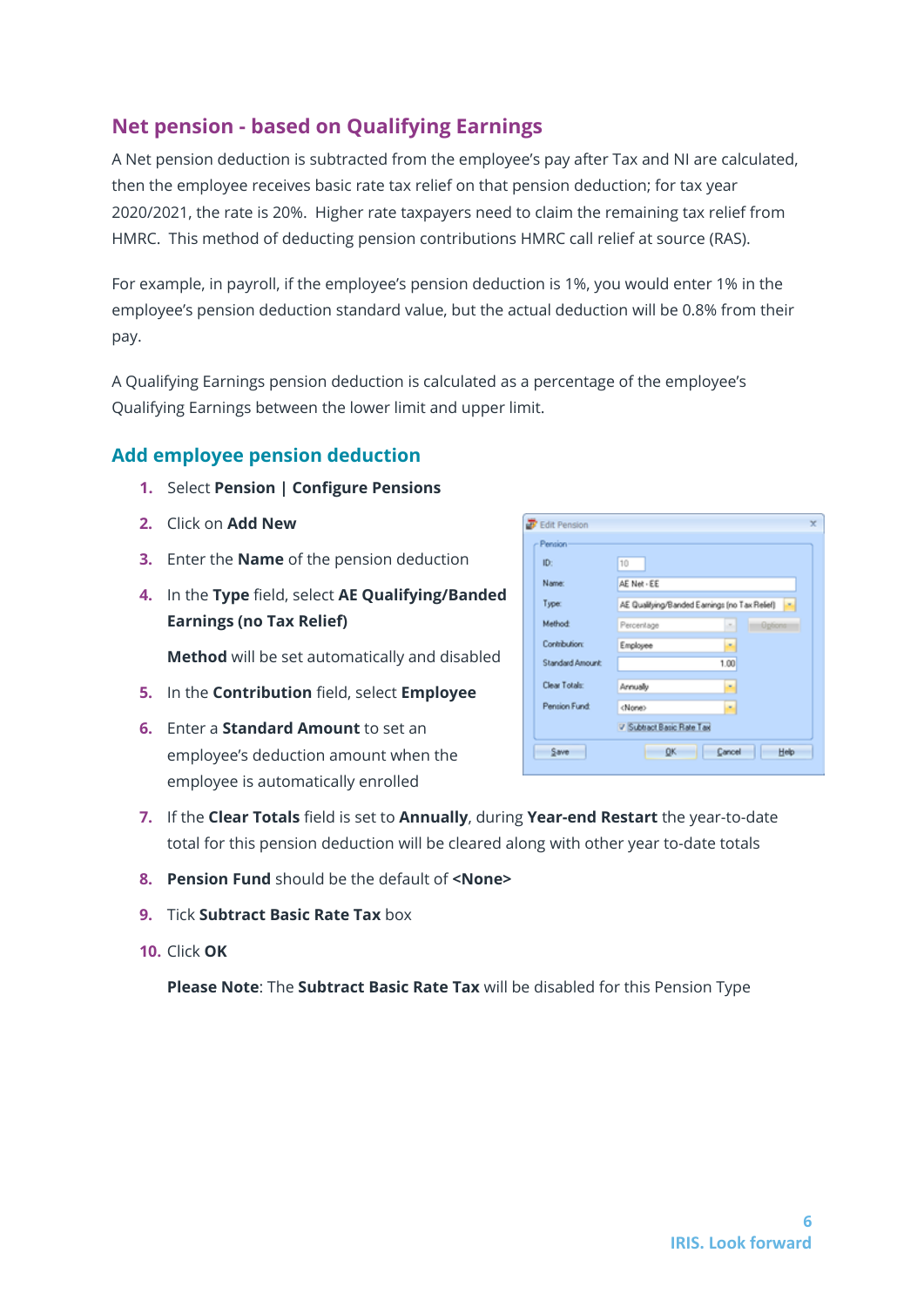- <span id="page-6-0"></span>**1.** Select **Pension |Configure Pensions**
- **2.** Click on **Add New**
- **3.** Enter the **Name** of the pension deduction
- **4.** In the **Type** field, select **AE Qualifying /Banded Earnings (no Tax Relief)**

**Method** is set automatically and disabled

- **5.** In the **Contribution** field, select **Employer**
- **6.** Enter a **Standard Amount** to set an employer's deduction amount when the employee is automatically enrolled
- **7.** If the **Clear Totals** field is set to **Annually**, during **Year-end Restart** the year-to-date total for this pension deduction will be cleared along with other year-to-date totals
- **8. Pension Fund** should be the default of **<None>**
- **9.** Click **OK**

 **Please Note**: The **Subtract Basic Rate Tax** will be disabled for this Pension Type

#### <span id="page-6-1"></span>**Configure pension deduction pay elements**

#### **1.** Select **Company | Payments & Deductions**

**2.** Tick the **Qualifying Earnings** box for all pay elements to include in employees' total earnings when payroll assesses employees for automatic enrolment

| ID.<br>$\lambda$ | Name                  | Type             | Taxable                 | NIable | Notional | Pensionable<br>Earnings | Qualifying<br>Earnings  | Benefit in Kind | Method | $\blacktriangle$         |
|------------------|-----------------------|------------------|-------------------------|--------|----------|-------------------------|-------------------------|-----------------|--------|--------------------------|
|                  | Bonus                 | Payment          | 区                       | 区      | σ        | $\overline{\text{kl}}$  | $\overline{\mathbf{v}}$ | л               | Value  |                          |
|                  | 2 Expenses            | Payment          | 同                       | 同      | O        | Π                       | п                       | п               | Value  |                          |
|                  | 3 Net to Gross        | Net To Gross     | $\overline{\mathbb{R}}$ | 岗      | D        | $\overline{M}$          | $\overline{\mathbf{v}}$ | П               | Value  |                          |
|                  | 4 Salary Advance      | <b>Deduction</b> | 同                       | $\Box$ | Ω        | π                       | п                       | 皿               | Value  |                          |
|                  | 5 Private Mileage     | Payment          | 同                       | $\Box$ | п        | п                       | $\square$               | п               | Value  |                          |
|                  | 6 Private Medical     | <b>Deduction</b> | 口                       | 口      | п        | п                       | п                       | П               | Value  |                          |
|                  | 7 SSP/SMP Contra      | SSP Contra       | $\overline{\mathbb{M}}$ | 國      | 日        | 口                       | п                       | 巨               | Value  |                          |
|                  | 8 Salary Correction   | Payment          | 図                       | 図      | Π        | $\overline{\mathbf{v}}$ | $\overline{\mathbf{v}}$ | п               | Value  |                          |
|                  | 9 Savings             | Deduction        | $\Box$                  | $\Box$ | Π        | π                       | п                       | п               | Value  |                          |
|                  | 15 Season Ticket Loan | Loan             | 口                       | 口      | E        | 口                       | п                       | П               | Value  | $\overline{\phantom{a}}$ |

The employees' pension contributions will also be calculated on these pay elements

**3.** Click **OK**

| <b>B</b> Edit Pension | ×                                                    |
|-----------------------|------------------------------------------------------|
| Pension               |                                                      |
| ID:                   | 10                                                   |
| Name:                 | AE Net - EE                                          |
| Type:                 | AE Qualifying/Banded Earnings (no Tax Relief)<br>×   |
| Method:               | Percentage<br>Options<br>$\sim$                      |
| <b>Contribution:</b>  | Employer<br>$\blacksquare$                           |
| Standard Amount:      | 1.00                                                 |
| Clear Totals:         | Arrusly<br>٠                                         |
| Pension Fund:         | <none><br/><math display="inline">\sim</math></none> |
|                       | Subtract Basic Rate Tax                              |
| <b>Gaverno</b>        | <b>OK</b><br>Cancel<br>Help                          |
|                       |                                                      |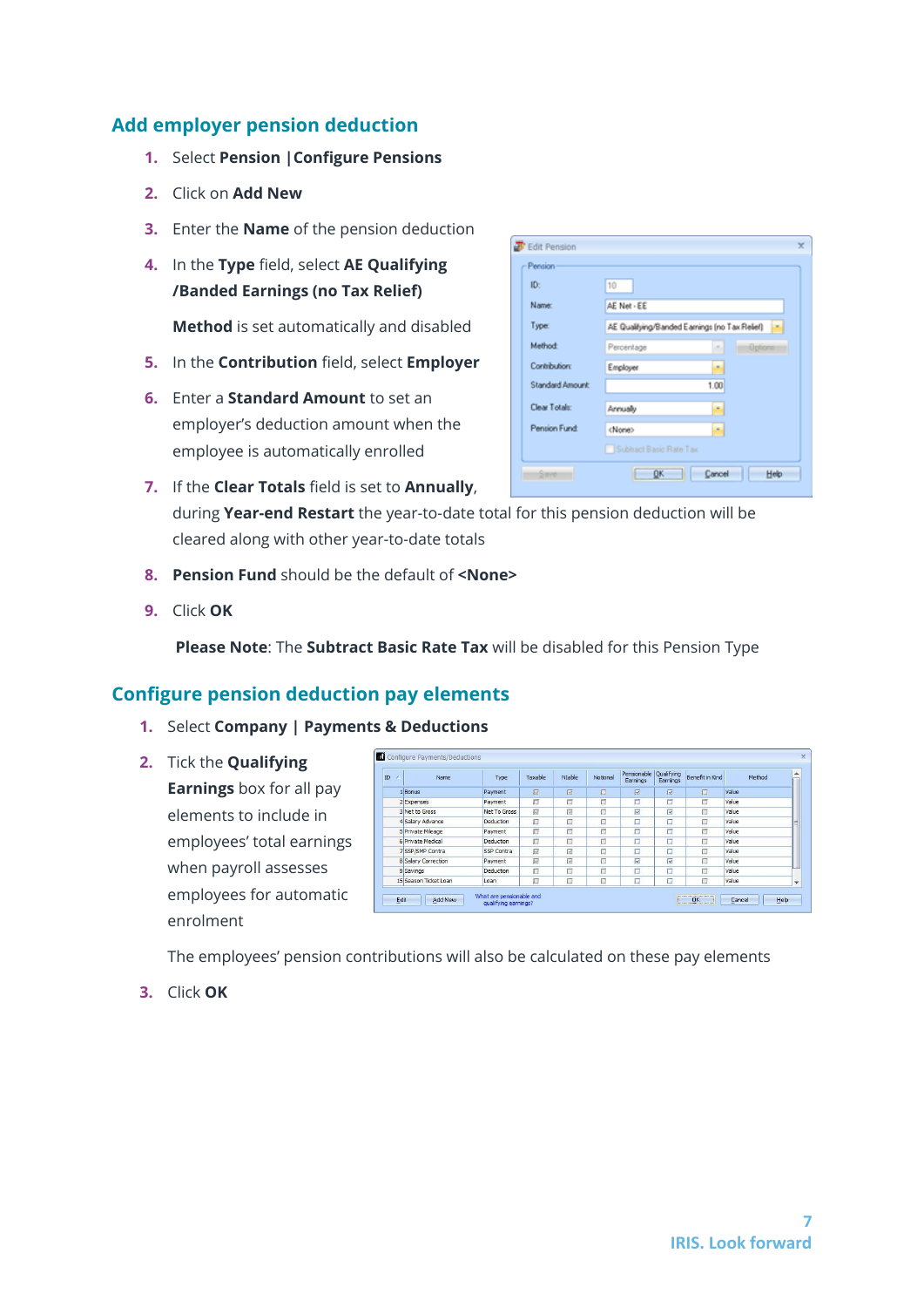## <span id="page-7-0"></span>**Gross (Net Pay Arrangement) pension - based on Qualifying Earnings**

During payroll, a Gross (Net Pay Arrangement) pension deduction is subtracted from the employee's pay after NI is calculated but before Tax is calculated. This means the employee's Taxable Gross pay is reduced and the employee is due to pay less Tax from their pay. HMRC call this method of deducting pension contributions "Net Pay Arrangement".

A Qualifying Earnings pension deduction is calculated as a percentage of the employee's Qualifying Earnings between the lower limit and upper limit.

#### <span id="page-7-1"></span>**Add employee pension deduction**

- **1.** Select **Pension | Configure Pensions**
- **2.** Click on **Add New**
- **3.** Enter the **Name** of the pension deduction
- **4.** In the **Type** field, select **AE Qualifying /Banded Earnings (With Tax Relief)**

**Method** will be set automatically and disabled

- **5.** In the **Contribution** field, select **Employee**
- **6.** Enter a **Standard Amount** to set an employee's deduction amount when the employee is automatically enrolled

| ID:              | 10                                                |                          |                |
|------------------|---------------------------------------------------|--------------------------|----------------|
| Name:            | AE Gross - EE                                     |                          |                |
| Type:            | AE Qualifying/Banded Earnings (With Tax Relief) > |                          |                |
| Method:          | Percentage                                        | $\sim$                   | <b>Options</b> |
| Contribution:    | Employee                                          | $\overline{\phantom{a}}$ |                |
| Standard Amount: |                                                   | 1.00                     |                |
| Clear Totals:    | Annually                                          | ÷                        |                |
| Pension Fund:    | <none></none>                                     | $\overline{\phantom{a}}$ |                |
|                  | Subtract Basic Rate Tax                           |                          |                |

- **7.** If the **Clear Totals** field is set to **Annually**, during **Year-end Restart** the year-to-date total for this pension deduction will be cleared along with other year to-date totals
- **8. Pension Fund** should be the default of **<None>**
- **9.** Click **OK**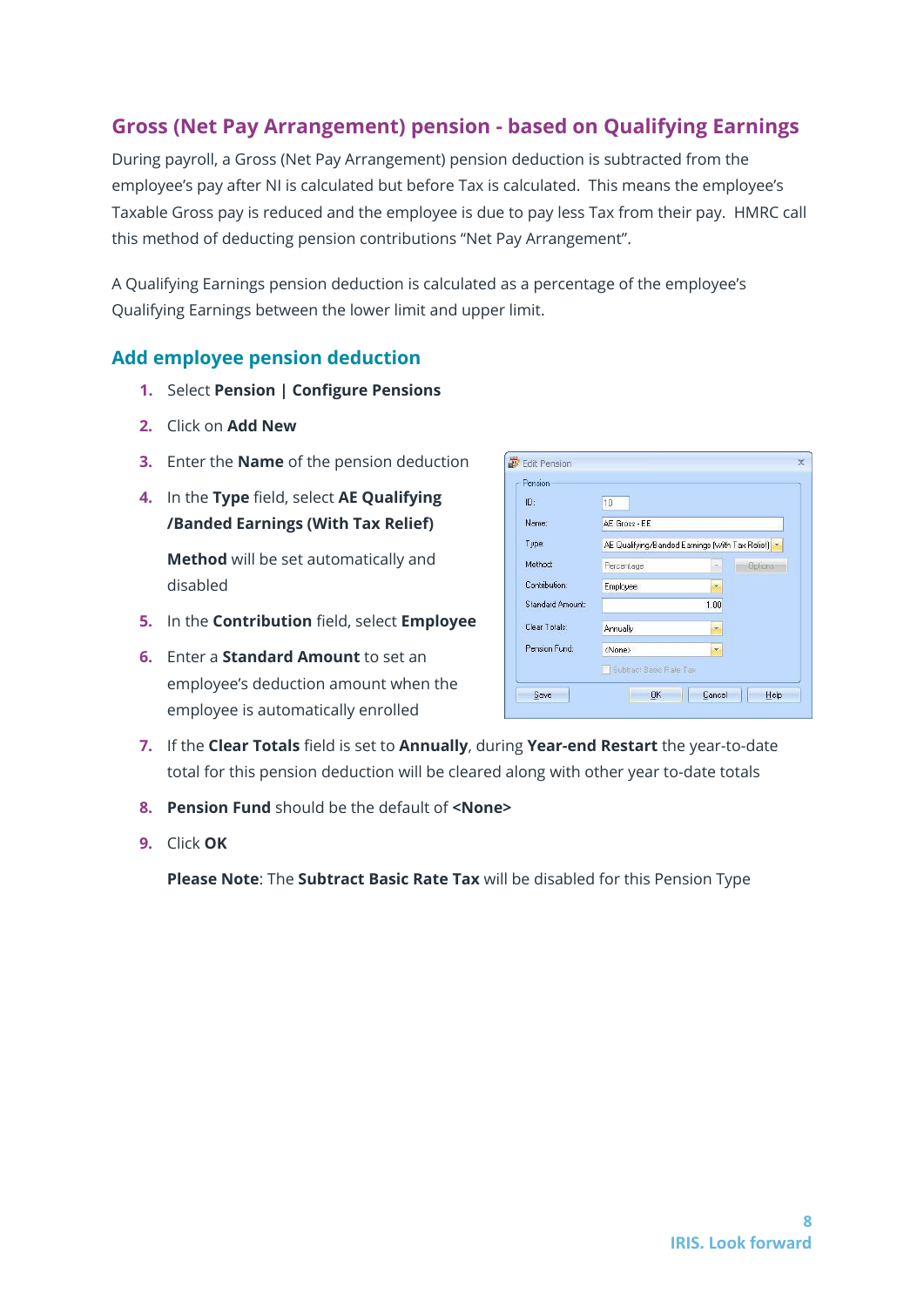- <span id="page-8-0"></span>**1.** Select **Pension | Configure Pensions**
- **2.** Click on **Add New**
- **3.** Enter the **Name** of the pension deduction
- **4.** In the **Type** field, select **AE Qualifying /Banded Earnings (With Tax Relief)**

**Method** will be set automatically and disabled

- **5.** In the **Contribution** field, select **Employer**
- **6.** Enter a **Standard Amount** to set an employer's deduction amount when the employee is automatically enrolled
- **7.** If the **Clear Totals** field is set to **Annually**, during **Year-end Restart** the year-to-date total for this pension deduction will be cleared along with other year-to-date totals
- **8. Pension Fund** should be the default of **<None>**
- **9.** Click **OK**

**Please Note**: The **Subtract Basic Rate Tax** will be disabled for this Pension Type

#### <span id="page-8-1"></span>**Configure pension deduction pay elements**

- **1.** Select **Company | Payments & Deductions**
- **2.** Tick the **Qualifying Earnings** box for all pay elements to include in employees' total earnings when payroll assesses employees for automatic enrolment

| ID.<br>$\mathcal{J}$ | Name                  | Type             | Taxable            | NIable | Notional | Pensionable<br>Earnings | Qualifying<br>Earnings  | Benefit in Kind | Method |  |
|----------------------|-----------------------|------------------|--------------------|--------|----------|-------------------------|-------------------------|-----------------|--------|--|
|                      | Bonus                 | Payment          | $\overline{\rm M}$ | 丽      | п        | $\overline{\text{kl}}$  | $\overline{\mathbf{v}}$ | п               | Value  |  |
|                      | 2 Expenses            | Payment          | 同                  | π      | E        | π                       | $\Box$                  | п               | Value  |  |
|                      | 3 Net to Gross        | Net To Gross     | 区                  | 岗      | D        | $\overline{\mathbf{M}}$ | $\overline{\mathbf{v}}$ | Π               | Value  |  |
|                      | 4 Salary Advance      | Deduction        | 同                  | σ      | $\Box$   | π                       | $\Box$                  | Π               | Value  |  |
|                      | 5 Private Mileage     | Payment          | 同                  | о      | Π        | ά                       | $\Box$                  |                 | Value  |  |
|                      | 6 Private Medical     | <b>Deduction</b> | 口                  | π      | $\Box$   | п                       | $\Box$                  | п               | Value  |  |
|                      | 7 SSP/SMP Contra      | SSP Contra       | 國                  | 國      | E        | π                       | п                       | 囸               | Value  |  |
|                      | 8 Salary Correction   | Payment          | 図                  | 図      | $\Box$   | $\overline{\mathbf{v}}$ | $\overline{\mathbf{v}}$ | п               | Value  |  |
|                      | 9 Savings             | Deduction        | Π                  | Ò      | D        | п                       | Ω                       | п               | Value  |  |
|                      | 15 Season Ticket Loan | Loan             | 同                  | O      | 同        | п                       | $\Box$                  | Π               | Value  |  |

The employees' pension contributions will also be calculated on these pay elements

**3.** Click **OK**

| ID:              | 10                                              |                          |                |  |  |  |
|------------------|-------------------------------------------------|--------------------------|----------------|--|--|--|
| Name:            | AE Gross - ER                                   |                          |                |  |  |  |
| Type:            | AE Qualifying/Banded Earnings (With Tax Relief) |                          |                |  |  |  |
| Method:          | Percentage                                      |                          | <b>Options</b> |  |  |  |
| Contribution:    | Employer                                        |                          |                |  |  |  |
| Standard Amount: |                                                 | 1.00                     |                |  |  |  |
| Clear Totals:    | Annually                                        | $\overline{\mathcal{F}}$ |                |  |  |  |
| Pension Fund:    | <none></none>                                   | $\overline{\phantom{a}}$ |                |  |  |  |
|                  | Subtract Basic Rate Tax                         |                          |                |  |  |  |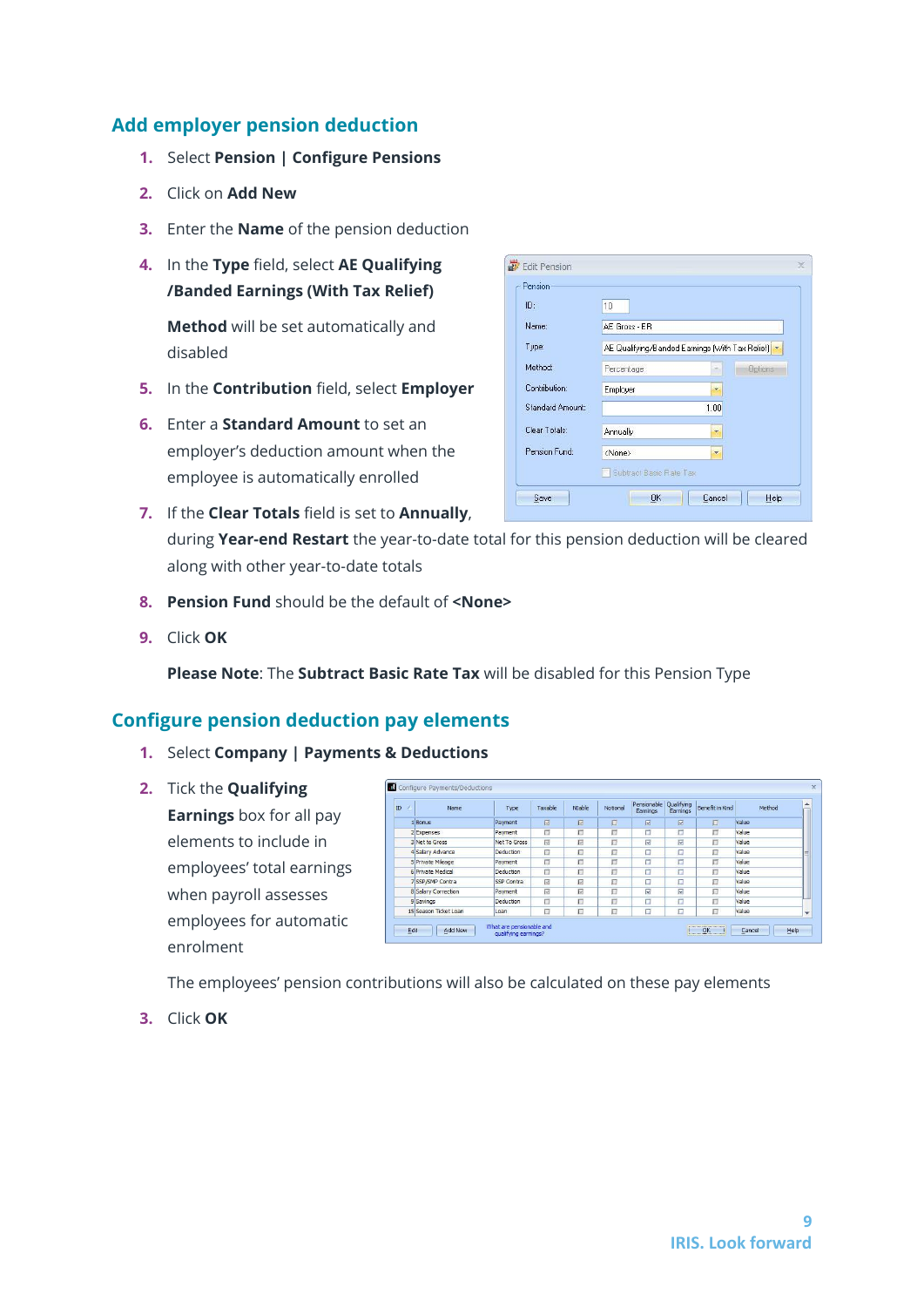## <span id="page-9-0"></span>**Salary Sacrifice (Salary Exchange) pension - based on Pensionable Earnings or Total Earnings**

A Salary Sacrifice (Salary Exchange) pension deduction is subtracted from the employee's pay before Tax and NI are calculated, which means the employee is due to pay less Tax and NI.

A Pensionable Earnings or Total Earnings pension deduction is calculated as a percentage of earnings you specified when setting up the People's Pension scheme. For example, this could be a percentage of Salary only or Salary plus bonus etc.

#### <span id="page-9-1"></span>**Add employee pension deduction**

- **1.** Select **Pension | Configure Pensions**
- **2.** Click on **Add New**
- **3.** Enter the **Name** of the pension deduction
- **4.** In the **Type** field, select **Salary Sacrifice**
- **5.** In the **Method** field, select **Percentage**
- **6.** In the **Contribution** field, select **Employee**
- **7.** Enter a **Standard Amount** to set an employee's deduction amount when the employee is automatically enrolled
- **8.** If the **Clear Totals** field is set to **Annually**, during **Year-end Restart** the year-to-date total for this pension deduction will be cleared along with other year-to-date totals
- **9. Pension Fund** should be the default of **<None>**

- **10.** Click the **Options** button and tick all the pay elements you want the pension deduction to be calculated on
- **11.** Click **OK** on the **Percentage Options** screen
- **12.** Click **OK** to save the new employee pension deduction

| Name                   | Selected                | Name /            | Selected                |
|------------------------|-------------------------|-------------------|-------------------------|
| Salary                 | $\overline{v}$          | <b>Bonus</b>      | 厦                       |
| <b>Basic Hours Pay</b> | ⊡                       | Salary Correction | $\overline{\mathbf{v}}$ |
| Overtime Hours Pay     | $\overline{\mathbf{v}}$ |                   |                         |
| SSP                    | $\overline{\mathbf{z}}$ |                   |                         |
| SMP, SAP, SPP & ShPP   | ☑                       |                   |                         |
| Holiday Pay            | $\overline{\mathbf{v}}$ |                   |                         |
| Less Tax               | п                       |                   |                         |
| Less NI                | □                       |                   |                         |

| ID:                     | <b>New</b>              |               |                |
|-------------------------|-------------------------|---------------|----------------|
| Name:                   | Salary Sacrifice - EE   |               |                |
| Type:                   | Salary Sacrifice        |               |                |
| Method:                 | Percentage              | ×             | <b>Options</b> |
| Contribution:           | Employee                | $\rightarrow$ |                |
| <b>Standard Amount:</b> |                         | 0.00          |                |
| Clear Totals:           | Annually                | ÷             |                |
| Pension Fund:           | <none></none>           | $\mathbf{v}$  |                |
|                         | Subtract Basic Rate Tax |               |                |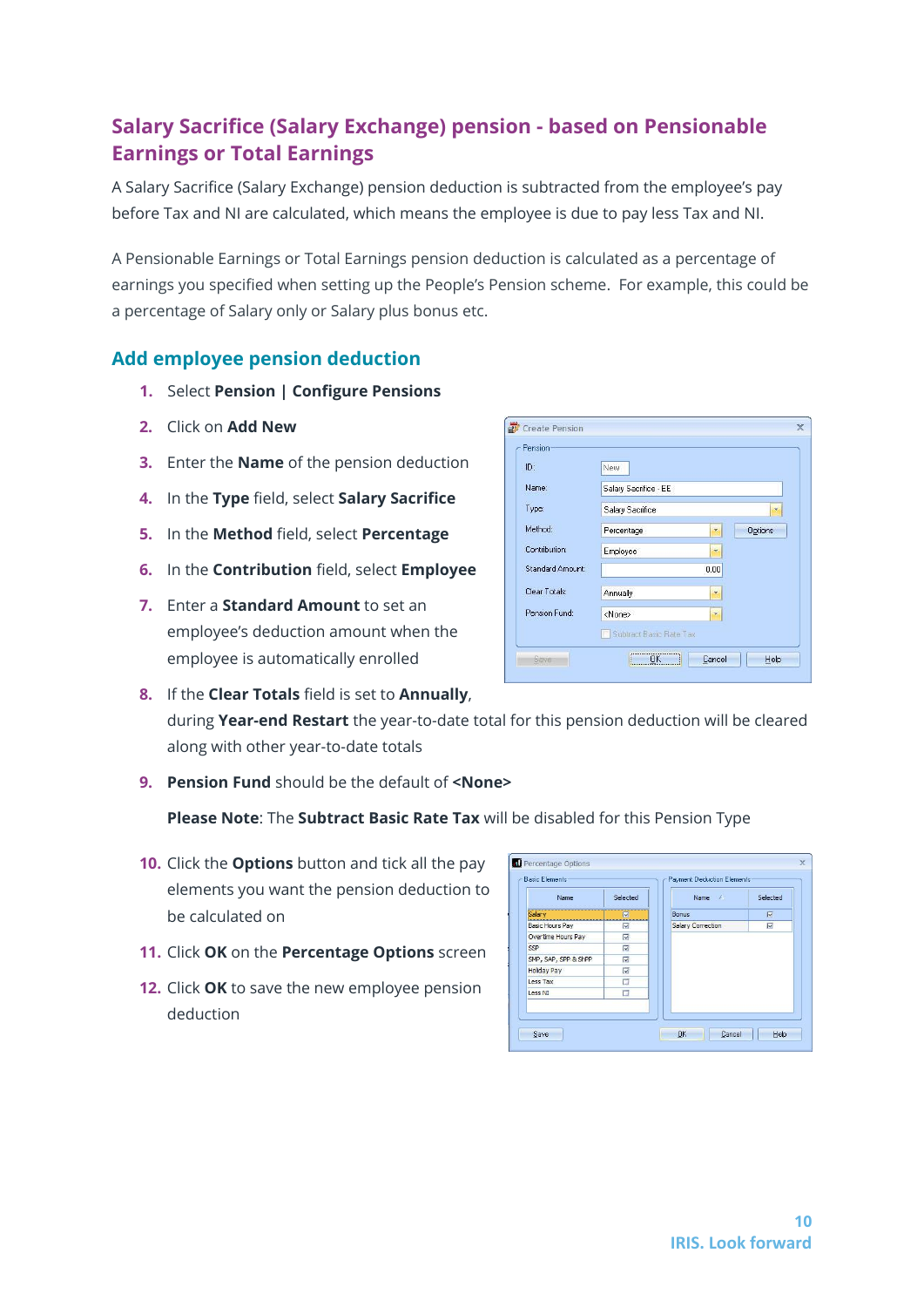- <span id="page-10-0"></span>**1.** Select **Pension | Configure Pensions**
- **2.** Click on **Add New**
- **3.** Enter the **Name** of the pension deduction
- **4.** In the **Type** field, select **Salary Sacrifice**
- **5.** In the **Method** field, select **Percentage**
- **6.** In the **Contribution** field, select **Employer**
- **7.** Enter a **Standard Amount** to set an employer's deduction amount when the employee is automatically enrolled
- **8.** If the **Clear Totals** field is set to **Annually**, during **Year-end Restart** the year-to-date total for this pension deduction will be cleared along with other year-to-date totals
- **9. Pension Fund** should be the default of **<None>**
- **10.** Click the **Options** button and tick all the pay elements you want the pension deduction to be calculated on and click **OK**
- **11.** Click **OK** to save the new employer pension deduction

| ID:                     | <b>New</b>              |      |                |
|-------------------------|-------------------------|------|----------------|
| Name:                   | Salary Sacrifice - ER   |      |                |
| Type:                   | Salary Sacrifice        |      | ×              |
| Method:                 | Percentage              | ×    | <b>Options</b> |
| Contribution:           | Employer                | ٠    |                |
| <b>Standard Amount:</b> |                         | 0.00 |                |
| Clear Totals:           | Annually                | ٠    |                |
| Pension Fund:           | <none></none>           | ٧    |                |
|                         | Subtract Basic Rate Tax |      |                |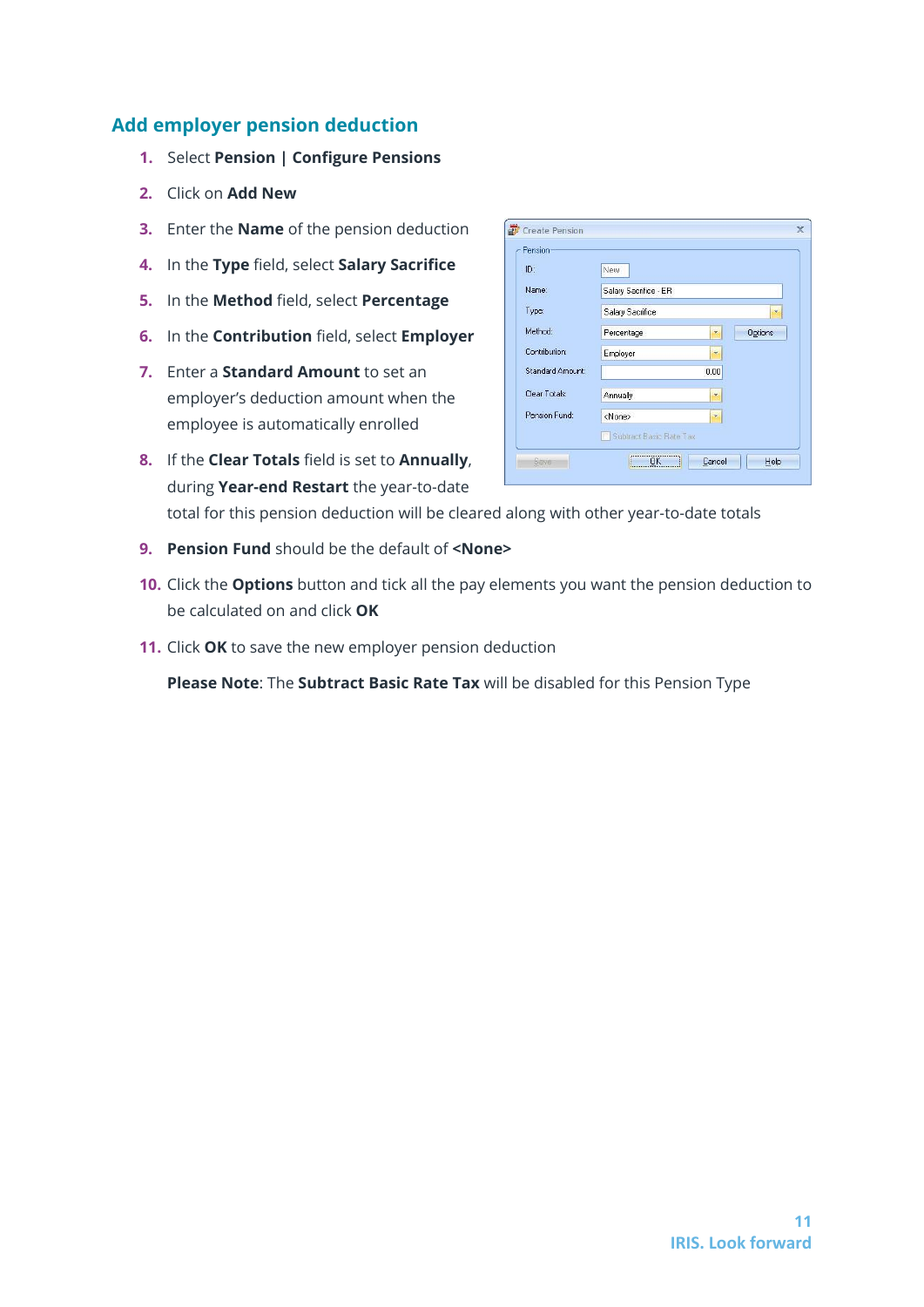## <span id="page-11-0"></span>**Net pension - based on Pensionable Earnings or Total Earnings**

A Net pension deduction is subtracted from the employee's pay after Tax and NI are calculated, then the employee receives basic rate tax relief on that pension deduction; for tax year 2020/2021, the rate is 20%. Higher rate taxpayers need to claim the remaining tax relief from HMRC. This method of deducting pension contributions HMRC call relief at source (RAS).

For example, in payroll, if the employee's pension deduction is 1%, you would enter 1% in the employee's pension deduction standard value, but the actual deduction will be 0.8% from their pay.

A Pensionable Earnings or Total Earnings pension deduction is calculated as a percentage of earnings you specified when setting up the People's Pension scheme. For example, this could be a percentage of Salary only or Salary plus bonus etc.

#### <span id="page-11-1"></span>**Add employee pension deduction**

- **1.** Select **Pension | Configure Pensions**
- **2.** Click on **Add New**
- **3.** Enter the **Name** of the pension deduction
- **4.** In the **Type** field, select **Personal Pension Plan (no Tax Relief)**
- **5.** In the **Method** field, select **Percentage**
- **6.** In the **Contribution** field, select **Employee**
- **7.** Enter a **Standard Amount** to set an employee's deduction amount when the employee is automatically enrolled

| ID:                     | <b>New</b>                            |      |                |
|-------------------------|---------------------------------------|------|----------------|
| Name:                   | Net - EE                              |      |                |
| Type:                   | Personal Pension Plan (no Tax Relief) |      | $\mathbf{v}$   |
| Method:                 | Percentage                            | ×    | <b>Options</b> |
| Contribution:           | Employee                              |      |                |
| <b>Standard Amount:</b> |                                       | 0.00 |                |
| Clear Totals:           | Annually                              |      |                |
| Pension Fund:           | <none></none>                         | ÷    |                |
|                         | V Subtract Basic Rate Tax             |      |                |

- **8.** If the **Clear Totals** field is set to **Annually**, during **Year-end Restart** the year-to-date total for this pension deduction will be cleared along with other year-to-date totals
- **9. Pension Fund** should be the default of **<None>**
- **10.** Tick the **Subtract Basic Rate Tax** box
- **11.** Click the **Options** button and tick all the pay elements you want the pension deduction to be calculated on
- **12.** Click **OK** on the **Percentage Options** screen
- **13.** Click **OK**

| Name                   | Selected                | Name /                   | Selected                |
|------------------------|-------------------------|--------------------------|-------------------------|
| Salary                 | 厦                       | <b>Bonus</b>             | ₽                       |
| <b>Basic Hours Pay</b> | ⊡                       | <b>Salary Correction</b> | $\overline{\mathbf{v}}$ |
| Overtime Hours Pay     | $\overline{\vee}$       |                          |                         |
| SSP                    | $\overline{\mathbf{v}}$ |                          |                         |
| SMP, SAP, SPP & ShPP   | $\overline{\mathbf{v}}$ |                          |                         |
| Holiday Pay            | $\overline{v}$          |                          |                         |
| Less Tax               | п                       |                          |                         |
| Less NI                | п                       |                          |                         |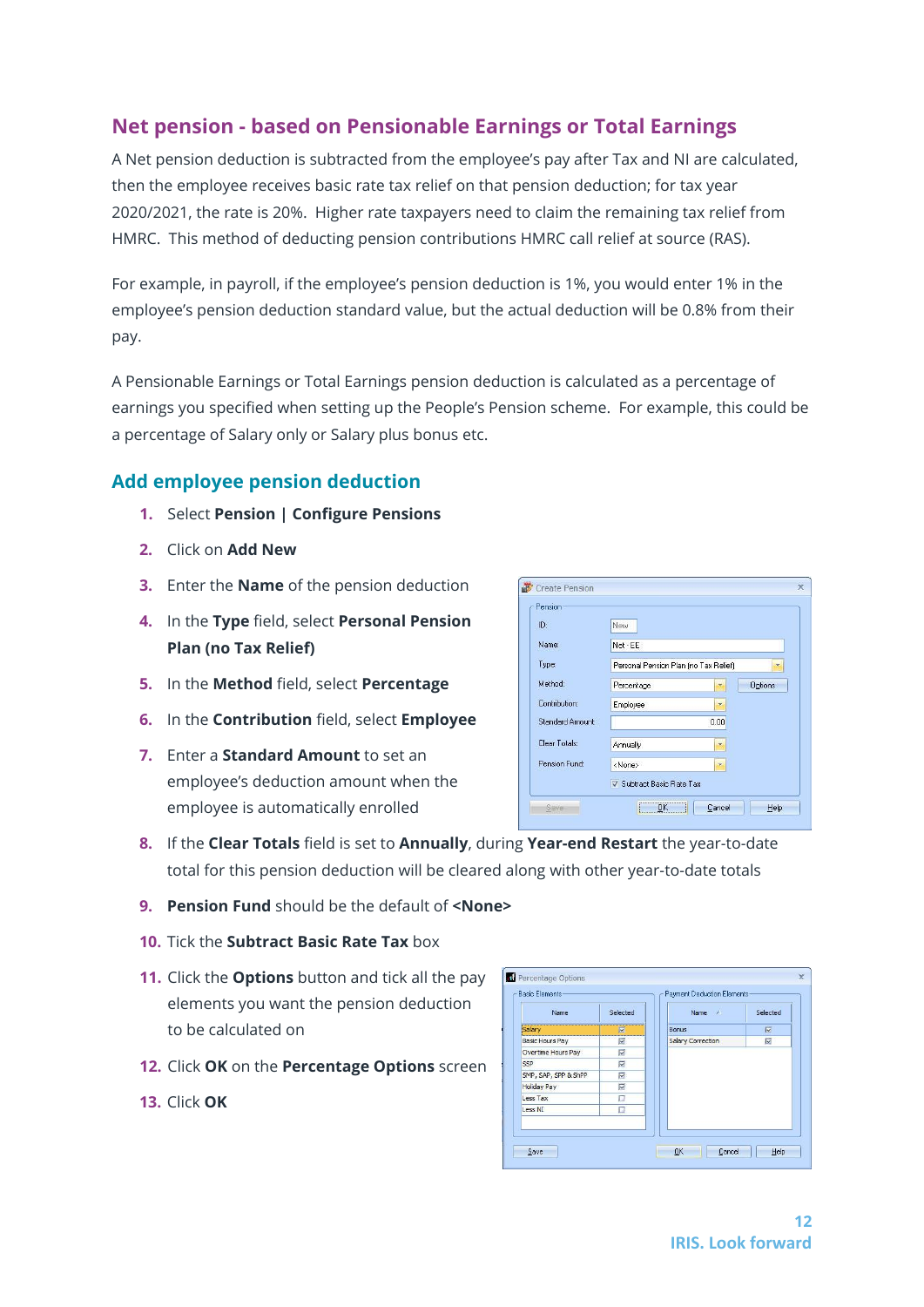- <span id="page-12-0"></span>**1.** Select **Pension | Configure Pensions**
- **2.** Click on **Add New**
- **3.** Enter the **Name** of the pension deduction
- **4.** In the **Type** field, select **Personal Pension Plan (no Tax Relief)**
- **5.** In the **Method** field, select **Percentage**
- **6.** In the **Contribution** field, select **Employer**
- **7.** Enter a **Standard Amount** to set an employer's deduction amount when the employee is automatically enrolled
- **8.** When **Clear Totals** field is set to **Annually**, during **Year-end Restart** the year-to-date total for this pension deduction will be clear along with other year-to-date totals
- **9. Pension Fund** should be the default of **<None>**

| ID:                     | New                                   |                |
|-------------------------|---------------------------------------|----------------|
| Name:                   | Net - ER                              |                |
| Type:                   | Personal Pension Plan (no Tax Relief) | ×              |
| Method:                 | Percentage<br>×.                      | <b>Options</b> |
| Contribution:           | Employer<br>×                         |                |
| <b>Standard Amount:</b> | 0.00                                  |                |
| Clear Totals:           | Annually<br>۰                         |                |
| Pension Fund:           | <none><br/>×.</none>                  |                |
|                         | Subtract Basic Flate Tax              |                |

- **10.** Click the **Options** button and tick all the pay elements you want the pension deduction to be calculated on and click **OK**
- **11.** Click **OK**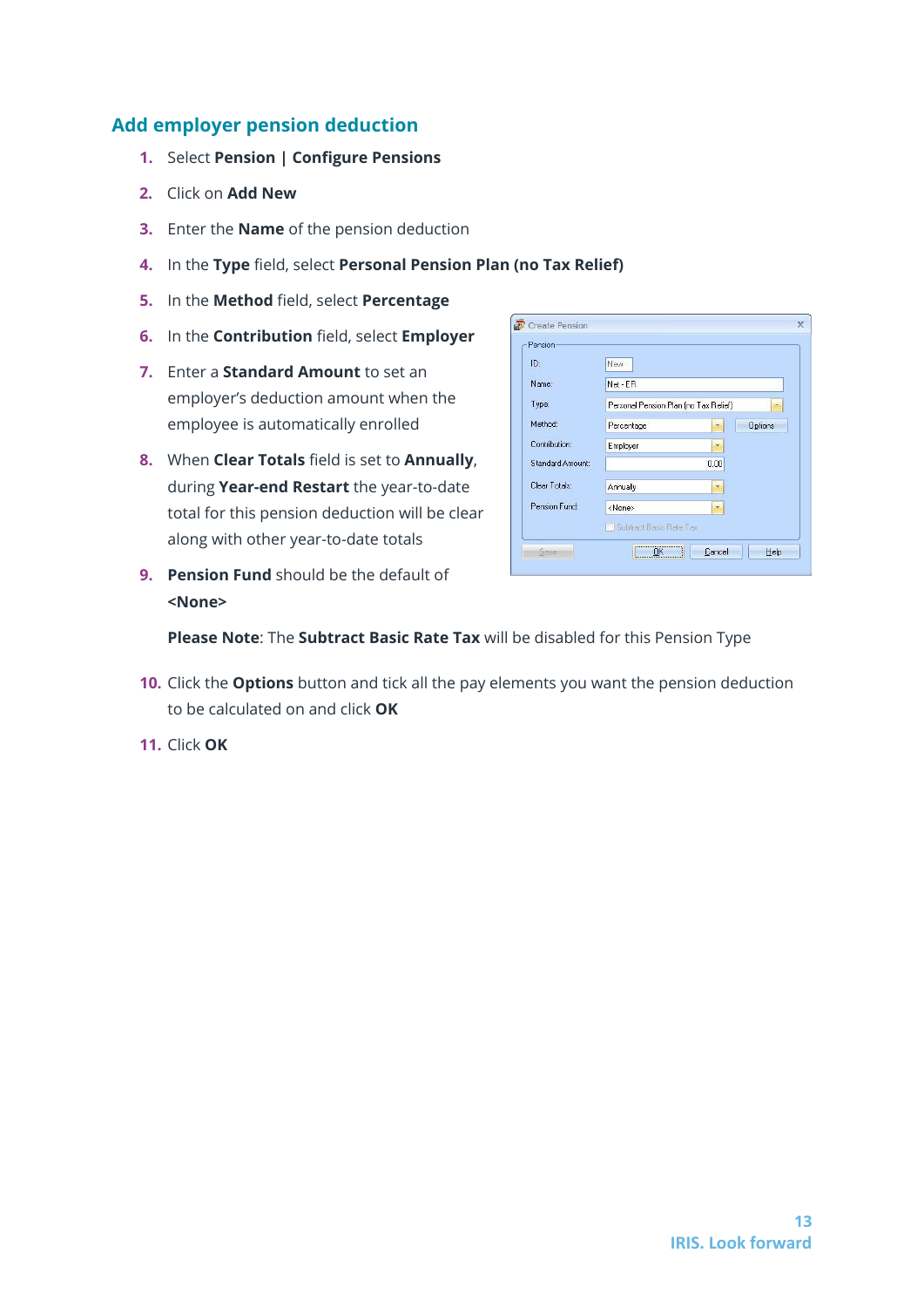## <span id="page-13-0"></span>**Gross (Net Pay Arrangement) deduction - based on Pensionable Earnings or Total Earnings**

During payroll, a Gross (Net Pay Arrangement) pension deduction is subtracted from the employee's pay after NI is calculated but before Tax is calculated. This means the employee's Taxable Gross pay is reduced and the employee is due to pay less Tax from their pay. HMRC call this method of deducting pension contributions "Net Pay Arrangement".

A Pensionable Earnings or Total Earnings pension deduction is calculated as a percentage of earnings specified when setting up the People's Pension scheme. For example, this could be a percentage of Salary only or Salary plus bonus etc.

#### <span id="page-13-1"></span>**Add employee pension deduction**

- **1.** Select **Pension | Configure Pensions**
- **2.** Click on **Add New**
- **3.** Enter the **Name** of the pension deduction
- **4.** In the **Type** field, select **Net Pay Arrangement (With Tax Relief)**
- **5.** In **Method** field, select **Percentage**
- **6.** In the **Contribution** field, select **Employee**
- **7.** Enter a **Standard Amount** to set an employee's deduction amount when the employee is automatically enrolled
- **8.** If the **Clear Totals** field is set to **Annually**, during **Year-end Restart** the year-to-date



total for this pension deduction will be cleared along with other year-to-date totals

**9. Pension Fund** should be the default of **<None>**

- **10.** Click the **Options** button and then tick all the pay elements you want the pension deduction to be calculated on
- **11.** Click **OK** on the **Percentage Options** screen
- **12.** Click **OK** to save the new employee pension deduction

| Name                   | Selected                | Name /            | Selected                |
|------------------------|-------------------------|-------------------|-------------------------|
| Salary                 | $\overline{v}$          | <b>Bonus</b>      | 厦                       |
| <b>Basic Hours Pay</b> | 冈                       | Salary Correction | $\overline{\mathbf{v}}$ |
| Overtime Hours Pay     | $\overline{\mathbf{v}}$ |                   |                         |
| SSP                    | $\overline{\mathbf{v}}$ |                   |                         |
| SMP, SAP, SPP & ShPP   | $\overline{v}$          |                   |                         |
| <b>Holiday Pay</b>     | ⊽                       |                   |                         |
| Less Tax               | п                       |                   |                         |
| Less NI                | π                       |                   |                         |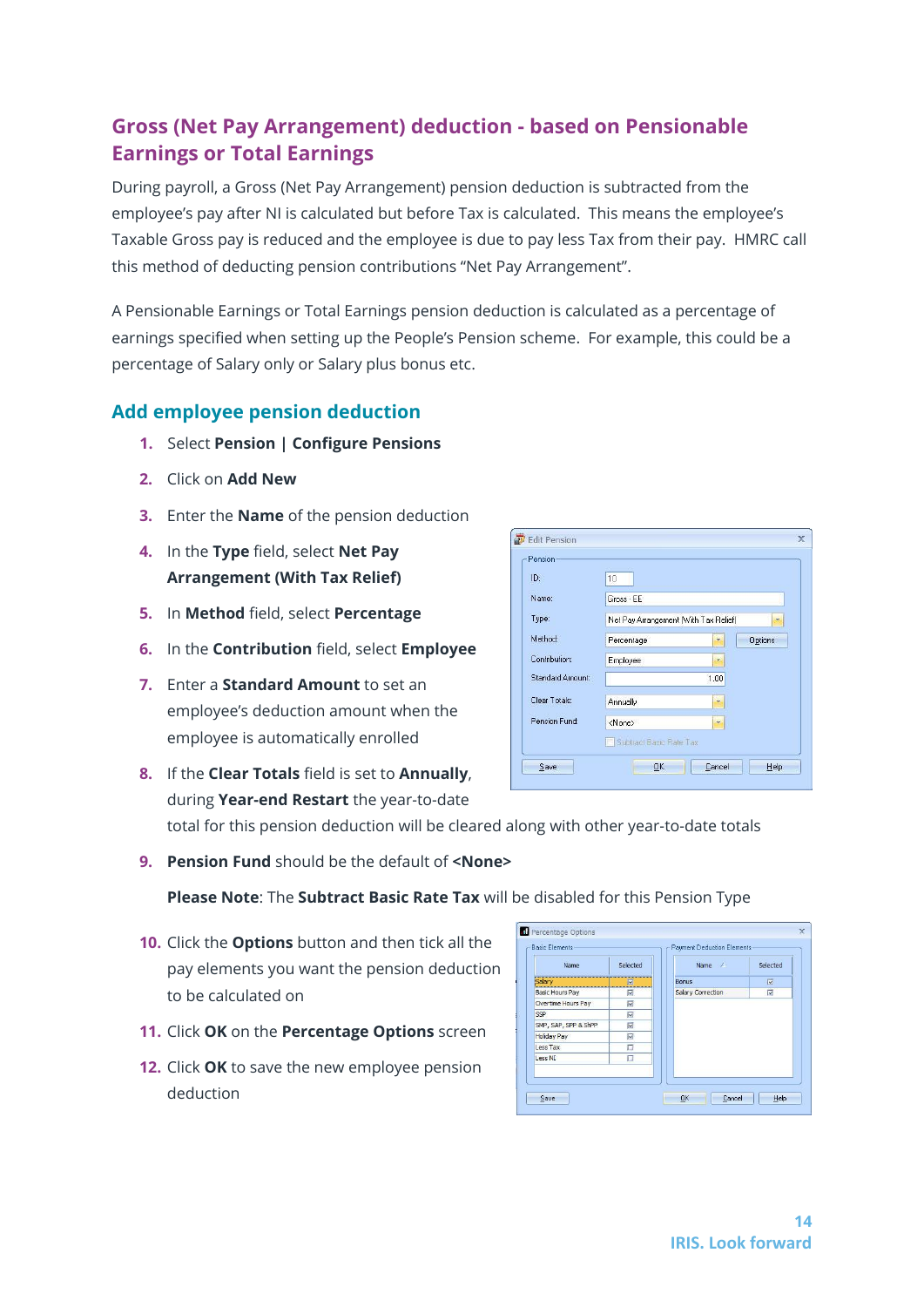- <span id="page-14-0"></span>**1.** Select **Pension | Configure Pensions**
- **2.** Click on **Add New**
- **3.** Enter the **Name** of the pension deduction
- **4.** In the **Type** field, select **Net Pay Arrangement (With Tax Relief)**
- **5.** In the **Method** field, select **Percentage**
- **6.** In the **Contribution** field, select **Employer**
- **7.** Enter a **Standard Amount** to set an employer's deduction amount when the employee is automatically enrolled

| ID:              | 10                                    |                         |                |
|------------------|---------------------------------------|-------------------------|----------------|
| Name:            | Gross - ER                            |                         |                |
| Type:            | Net Pay Arrangement (With Tax Relief) |                         | ×              |
| Method:          | Percentage                            | Y                       | <b>Options</b> |
| Contribution:    | Employer                              | $\rightarrow$           |                |
| Standard Amount: |                                       | 1.00                    |                |
| Clear Totals:    | Annually                              |                         |                |
| Pension Fund:    | <none></none>                         | $\overline{\mathbf{v}}$ |                |
|                  | Subtract Basic Rate Tax:              |                         |                |

**8.** If the **Clear Totals** field is set to **Annually**, during **Year-end Restart** the year-to-date total for this pension deduction will be clear along with other year-to-date totals

 $H_1$ 

**9. Pension Fund** should be the default of **<None>**

- **10.** Click the **Options** button and tick all the pay elements you want the pension deduction to be calculated on and then click **OK**
- **11.** Click **OK** to save the new employer pension deduction